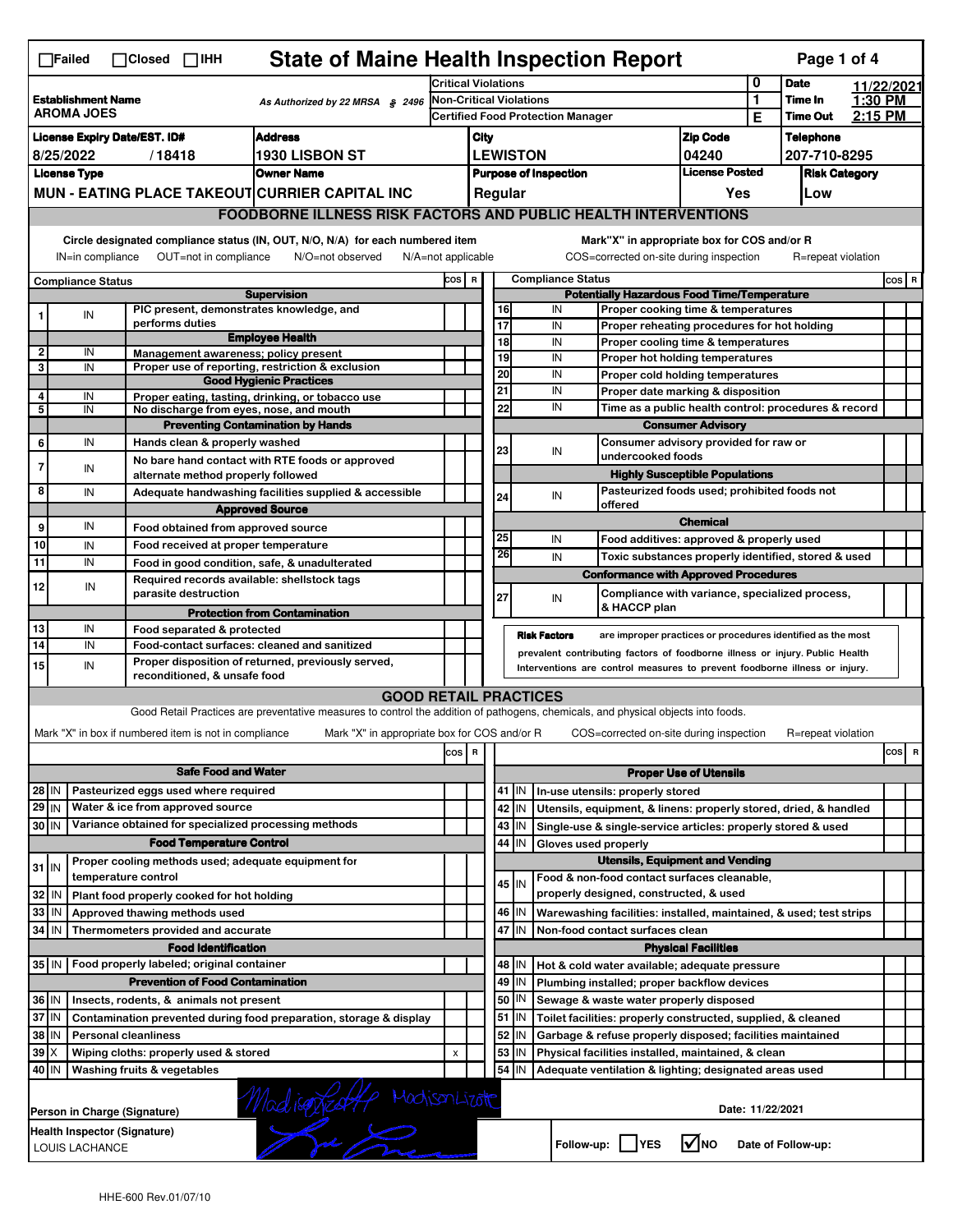|                                                     |                                  |              |                                        | <b>State of Maine Health Inspection Report</b> | Page 2 of 4  |                    |                                  |  |  |
|-----------------------------------------------------|----------------------------------|--------------|----------------------------------------|------------------------------------------------|--------------|--------------------|----------------------------------|--|--|
| <b>Establishment Name</b>                           | As Authorized by 22 MRSA § 2496  |              |                                        |                                                |              | 11/22/2021<br>Date |                                  |  |  |
| <b>AROMA JOES</b>                                   |                                  |              |                                        |                                                |              |                    |                                  |  |  |
| License Expiry Date/EST. ID#<br>/18418<br>8/25/2022 | <b>Address</b><br>1930 LISBON ST |              | City / State<br><b>LEWISTON</b><br>/ME |                                                |              | Zip Code<br>04240  | <b>Telephone</b><br>207-710-8295 |  |  |
|                                                     | <b>Temperature Observations</b>  |              |                                        |                                                |              |                    |                                  |  |  |
| Location                                            | <b>Temperature</b>               |              |                                        |                                                | <b>Notes</b> |                    |                                  |  |  |
| Walk in cooler                                      | $37*$                            | air temp     |                                        |                                                |              |                    |                                  |  |  |
| Quat sanitizer bucket                               | 200-400 ppm                      |              |                                        |                                                |              |                    |                                  |  |  |
| True cooler unit                                    | $36*$                            | air temp     |                                        |                                                |              |                    |                                  |  |  |
| Hand wash sink                                      | $101*$                           |              |                                        |                                                |              |                    |                                  |  |  |
| Sandwich cooler                                     | $37*$                            | cream cheese |                                        |                                                |              |                    |                                  |  |  |

MadisoRed4 MadisonLizate **Person in Charge (Signature) Health Inspector (Signature)**  D LOUIS LACHANCE

**Date: 11/22/2021**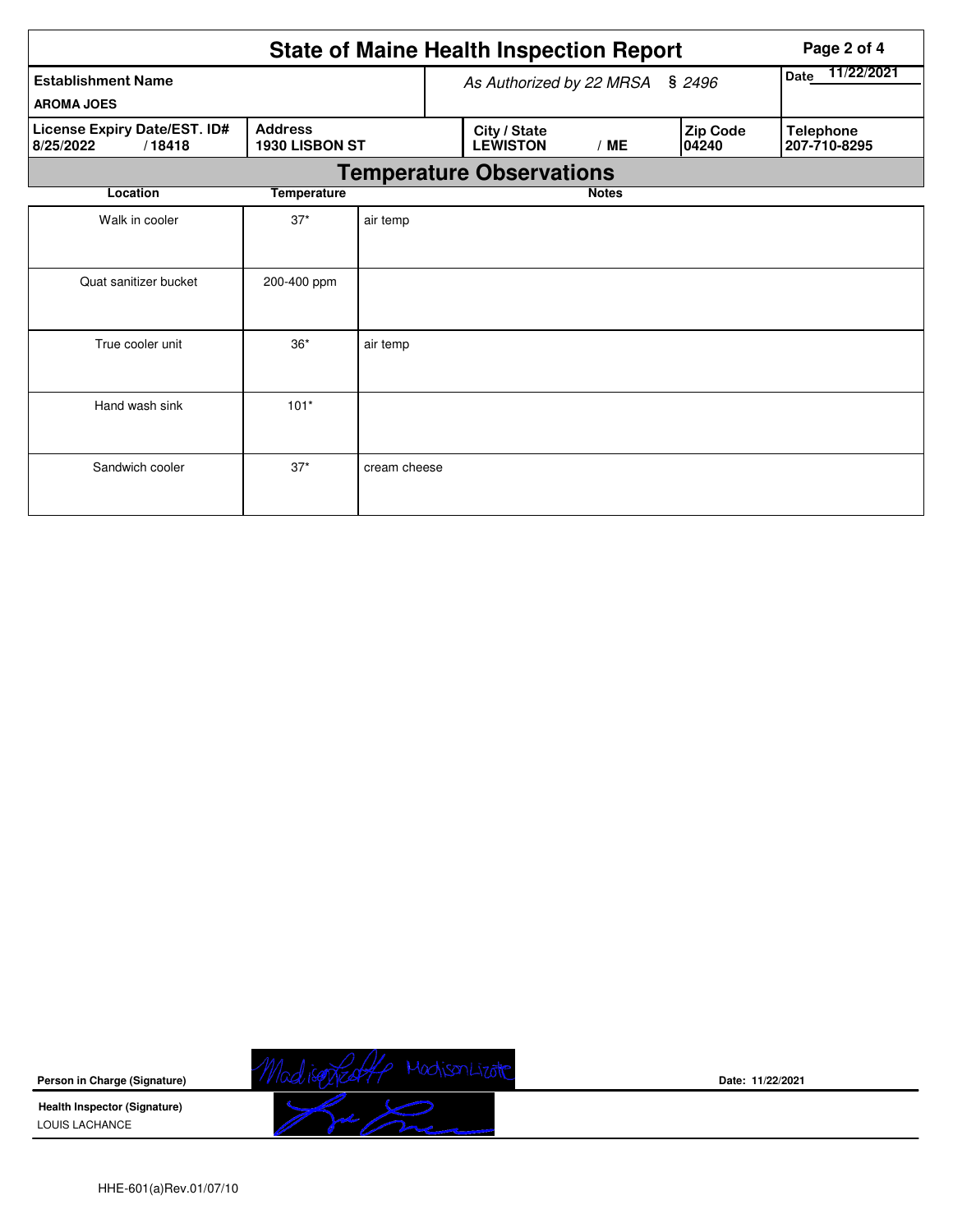|                                                                                                                                                    |                                         | Page 3 of 4                     |           |                          |  |  |  |  |  |  |
|----------------------------------------------------------------------------------------------------------------------------------------------------|-----------------------------------------|---------------------------------|-----------|--------------------------|--|--|--|--|--|--|
| <b>Establishment Name</b><br><b>AROMA JOES</b>                                                                                                     | Date                                    | 11/22/2021                      |           |                          |  |  |  |  |  |  |
| License Expiry Date/EST. ID#<br>8/25/2022<br>/18418                                                                                                | <b>Address</b><br><b>1930 LISBON ST</b> | City / State<br><b>LEWISTON</b> | <b>ME</b> | <b>Zip Code</b><br>04240 |  |  |  |  |  |  |
| <b>Observations and Corrective Actions</b>                                                                                                         |                                         |                                 |           |                          |  |  |  |  |  |  |
| Violations cited in this report must be corrected within the time frames below, or as stated in sections<br>8-405.11 and 8-406.11 of the Food Code |                                         |                                 |           |                          |  |  |  |  |  |  |

39: 3-304.14.(B).(1): N: Wiping cloths used for wiping counters and other equipment surfaces not held between uses in a chemical sanitizer.

INSPECTOR NOTES: Soiled wiping cloth held on counter surface in between uses. All used wiping cloths must be held in chemical sanitizer solution in between uses.\*COS

**Person in Charge (Signature) Health Inspector (Signature)**  LOUIS LACHANCE



**Date: 11/22/2021**